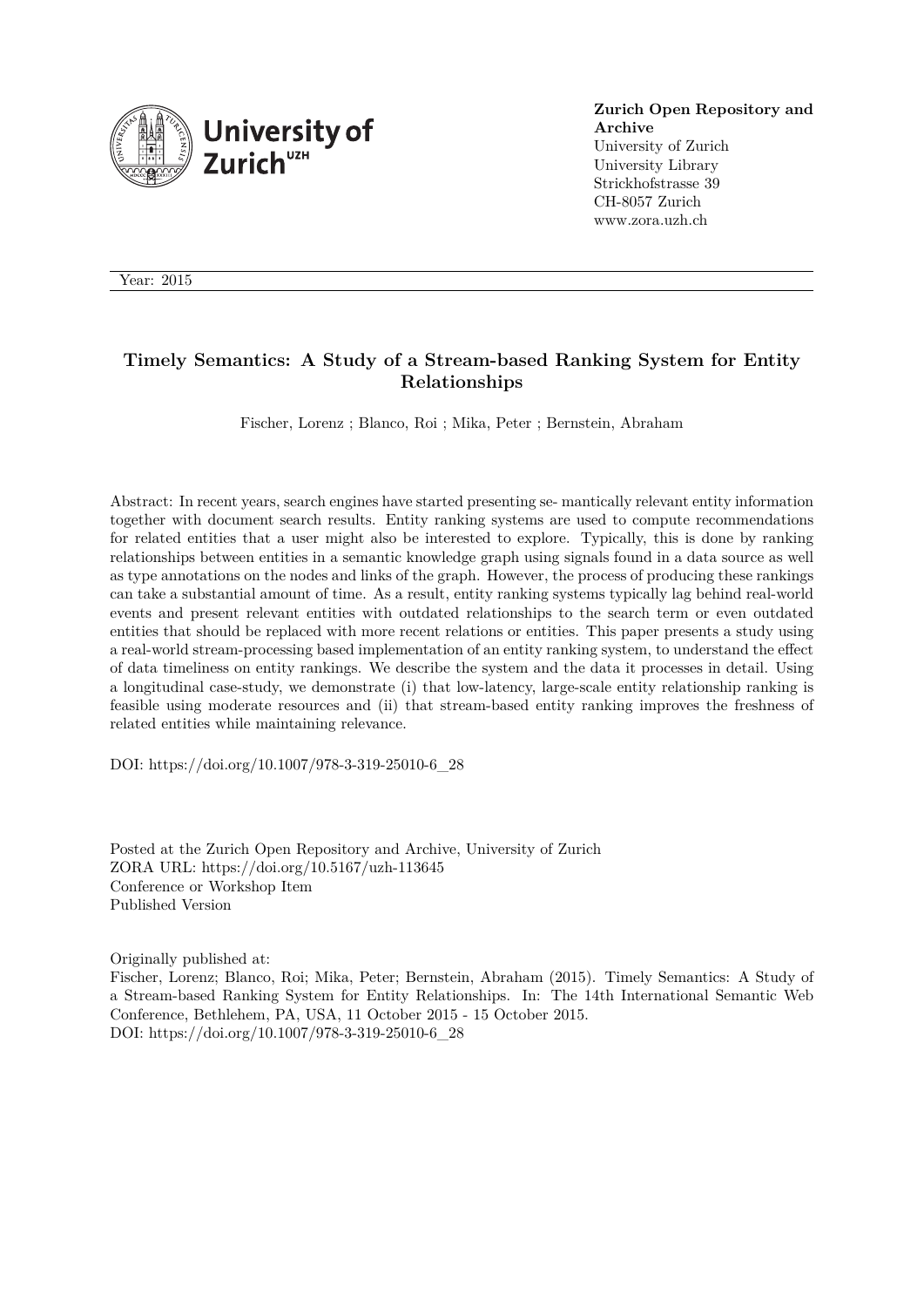# Timely Semantics: A Study of a Stream-based Ranking System for Entity Relationships

Lorenz Fischer<sup>1</sup>, Roi Blanco<sup>2</sup>, Peter Mika<sup>2</sup>, and Abraham Bernstein<sup>1</sup>

<sup>1</sup> University of Zurich, Department of Informatics, Zurich, Switzerland

{lfischer,bernstein}@ifi.uzh.ch

<sup>2</sup> Yahoo Labs, London, United Kingdom {roi,pmika}@yahoo-inc.com

Abstract. In recent years, search engines have started presenting semantically relevant entity information together with document search results. Entity ranking systems are used to compute recommendations for related entities that a user might also be interested to explore. Typically, this is done by ranking relationships between entities in a semantic knowledge graph using signals found in a data source as well as type annotations on the nodes and links of the graph. However, the process of producing these rankings can take a substantial amount of time. As a result, entity ranking systems typically lag behind real-world events and present relevant entities with outdated relationships to the search term or even outdated entities that should be replaced with more recent relations or entities.

This paper presents a study using a real-world stream-processing based implementation of an entity ranking system, to understand the effect of data timeliness on entity rankings. We describe the system and the data it processes in detail. Using a longitudinal case-study, we demonstrate (i) that low-latency, large-scale entity relationship ranking is feasible using moderate resources and (ii) that stream-based entity ranking improves the freshness of related entities while maintaining relevance.

# 1 Introduction

In the past years, one of the major developments in the evolution of search engines has been the move from serving only document results to providing entity-based experiences. In contrast to the document results that are crawled from the Web, these experiences are typically built on top of a knowledge base assembled by the search engine provider from various sources of general and domain knowledge. All three major US search engines (Bing, Google, and Yahoo) have developed features that make use of such a knowledge base, and in particular to provide large information boxes which, at the time of writing, appear on the rightmost column of the interface for all three search engines. In all three cases, the displays also provide recommendations for related entities that the user may also want to explore.

Knowledge bases are typically organized in the form of an entity-relationship graph with additional facts attached to the entities and relationships. While the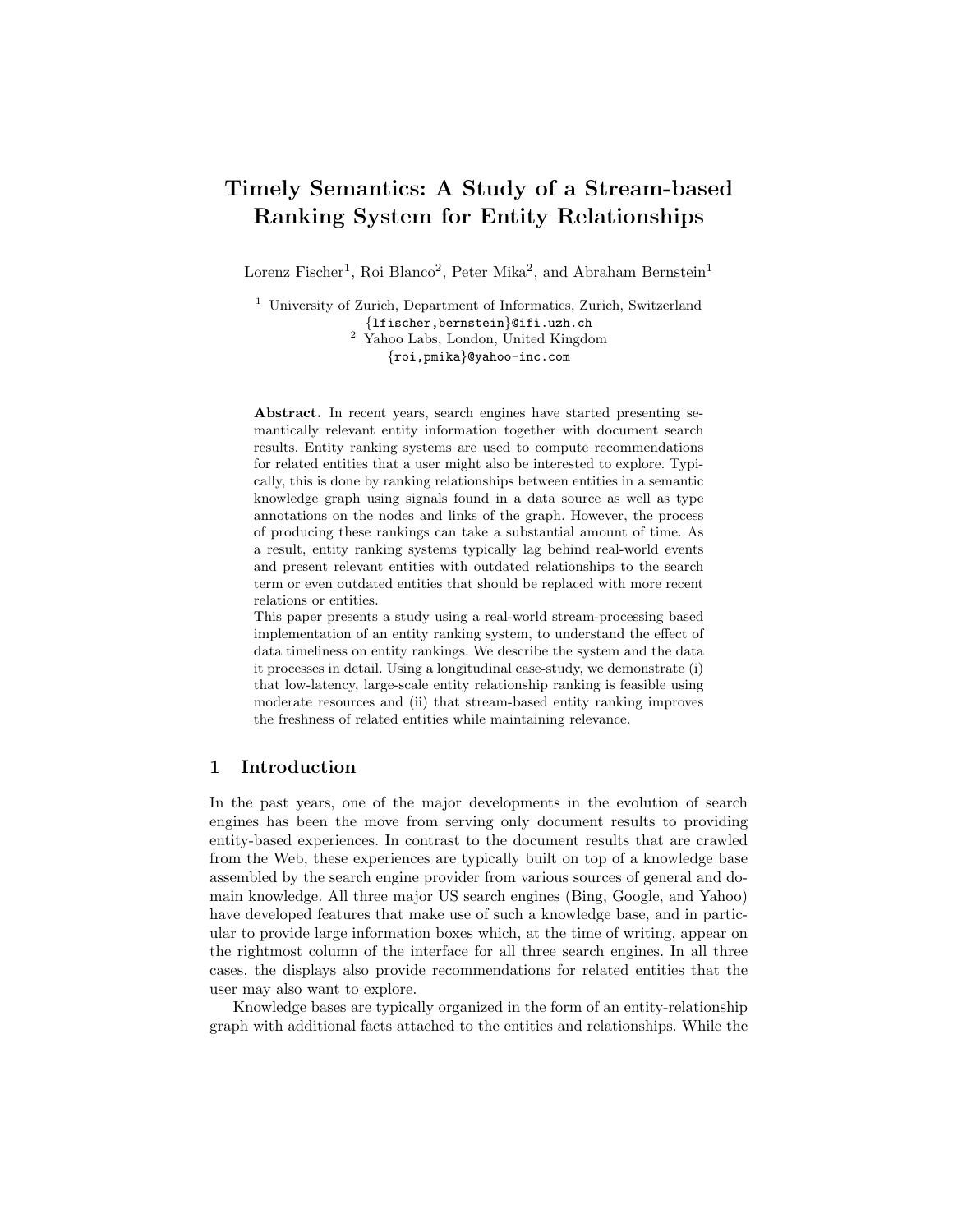facts represented in the graph rarely change, the timeliness of relationships can be significantly impacted by real world events. For example, in the domain of entertainment, a movie release could drive significant interest towards the collaborations of actors, or news of an impending celebrity divorce may raise interest into a couple. Similarly, in the domain of sports, a game could drive searches toward the players that participated in certain actions during the game, etc. The features that are used for measuring the importance of these relationships thus also need to be reassessed as a result of these events.

Entity recommender systems typically work by exploiting query logs for predicting the relevance of a related entity, as query logs provide an accurate reflection of current interests. Traditionally, such logs are collected and processed using offline, distributed batch processing systems such as Hadoop MapReduce.<sup>3</sup> These systems are designed to handle large volumes of data but at the cost of significant processing latency. More recently, a new class of distributed systems based on stream processing have become available, opening up the potential for new or improved applications of semantic technologies.

In this work, we describe Sundog, a stream processing based implementation of an entity-recommender system and show that by exploiting the temporal nature of search log data, we are able to significantly improve the quality of recommendations compared to static models of relevance, in particular with respect to freshness. The architecture of Sundog is based on a system that has previously been presented at ISWC – Spark [2]. To understand the differences in technology, we provide a comparison to the architecture of the batch-processing based predecessor. We then describe a longitudinal study that evaluates the relevance and freshness of the results computed by the system over a number of consecutive days, using different window sizes and temporal lag in computing the model. We show the benefits of using increasing amounts of data and reducing the lag in processing, namely a relevance and freshness increase of over 24% with respect to approaches that use stale data, in the best case. We conclude by discussing improvements and other potential applications of our work.

# 2 Related Work

Our Sundog system is an entity ranking system facilitating semantic search through the application of supervised machine learning techniques to features extracted from query log data. Hence, this section succinctly reviews the related work on (i) semantic search  $\&$  entity ranking and (ii) temporal information retrieval.

With the introduction of entity-based experiences such as infoboxes, direct answers and active objects [16], the disambiguation of query intent and search results have gained in importance, because in these applications mistakes in query interpretation are immediately obvious to the user. However, the semantic gap between the words in user query and the descriptions of entities in the entitygraph can be significant [18]. Entity ranking, or ad-hoc object retrieval is aimed

<sup>3</sup> http://hadoop.apache.org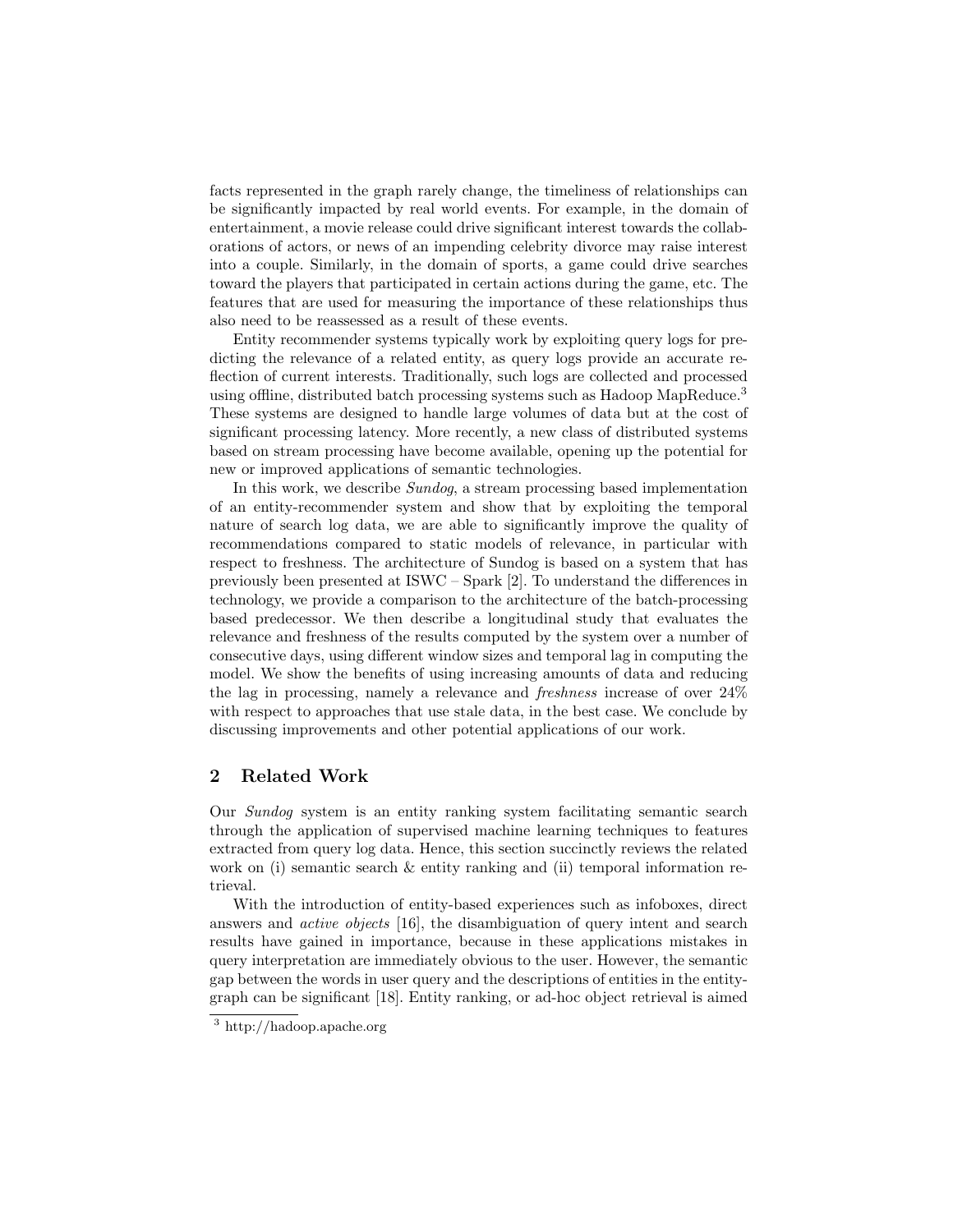at finding the most relevant entity related to the user's query, and it has been the focus of many recent studies [2, 14, 20, 19, 26]. Pound et al. provide a query classification of entity-related search queries and define evaluation metrics for the entity retrieval task [20]. This task has also been the focus of evaluations in TREC [1] and other venues such as the SemSearch challenges [3]. A variant of the ad-hoc object retrieval task is the recommendation of related entities, where the focus is on ranking the relationships between a query entity and other entities in the graph, see Kang et al. [14] and van Zwol et al. [26]. More recently, Blanco et al. [2] present their work on the Spark system, which is a continuation of the work of Kang et al.

Temporal aspects have gained traction in information retrieval (IR) over the last couple of years and have found applications in document ranking [7, 6, 9], query completion [22], query understanding [15, 8, 17], and recommender systems [24, 5, 21]. Shokouhi et al. [22] analyse temporal trends and also use forecasted frequencies to suggest candidates for auto completion in web search. Kulkarni et al. analyse different features to describe changes in query popularity over time, to understand the intent of queries [15]. In [7], Dai et al. use temporal characteristics of queries to improve ranking web results using machine learned models. They use temporal criteria for their page authority estimation algorithms in [6]. More specifically, they propose a temporal link-based ranking scheme, which also incorporates features from historical author activities. Dong et al. identify breaking news queries by training a learning to rank model with temporal features extracted from a page index such as the time stamp of when the page was created, last updated, or linked to [8]. Elsas et al. analyzed the temporal dynamics of content changes in order to rank documents for navigational queries [10]. More related to the topic of query intent analysis, Metzler et al. [17] propose to analyse query logs in order to find base queries that are normally qualified by a year, in order to improve search results for implicit year qualified queries. The work that is probably most closely related to our study is by Dong et al. [9]. The authors use realtime data of the micro-blogging website Twitter to extract recency information and train learning to rank models, which in turn are used to rank documents in web search. The recency information from Twitter was then successfully used to rank documents, which promotes documents that are both more fresh and more relevant.

# 3 System Description

The entity ranking system employed at Yahoo – Spark – is implemented as a batch-processing based pipeline. For this study, we present Sundog, which implements parts of the Spark pipeline using a distributed stream processing framework. A full system description of the production system is beyond the scope of this paper and we refer to  $[2, 27]$  for details. However, for the sake of reproducibility and to understand the various design decisions made when building the system for our experiments, it is necessary to have an understanding of Spark. For this reason, we are first going to introduce the most important parts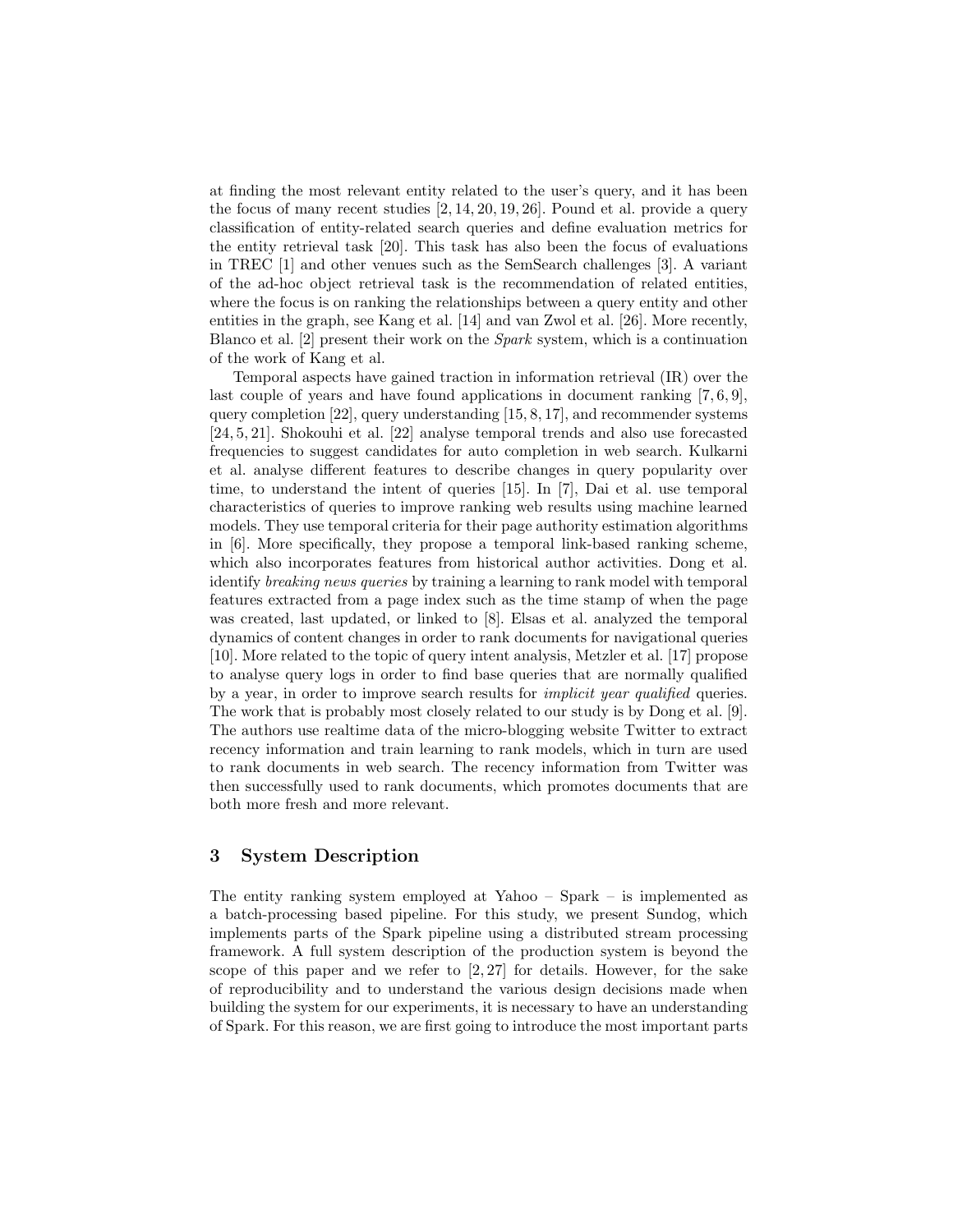

Fig. 1: High-level architecture of the Spark entity ranking system.

of the Spark processing pipeline before we elaborate in detail, how and in what aspects Sundog is different from the original system. We then describe the various performance optimizations we applied. We end the section with performance statistics of the system.

#### 3.1 The Spark Processing Pipeline

Figure 1 gives a high level overview over the Spark ranking pipeline. The ranking essentially happens in three steps: Volatile data sources are used to generate co-occurrence features of entity pairs that are part of the relationships found in a semantic knowledge base (1). Data sources used for this step are Yahoo search logs, tweets from Twitter, and Flickr image tags. Note that for Sundog, we limited ourselves to only use search logs as input data. Next to features extracted from these volatile sources, semantic information such as the entity types and relationship types are leveraged as features. The next step involves the training of a decision tree model using editorial judgements that have previously been collected for a limited set of entity pairs (2). The resulting ranking model is then used to generate entity rankings for all the entity pairs for which features were extracted (3). Disambiguation is conducted in a post-processing step and it is based on a popularity measure derived from Wikipedia. For more information on pre- and post-processing as well as the serving facility, we refer to [2].

Model Learning & Ranking Spark employs learning to rank approaches in order to derive an efficient ranking function for entities related to a query entity.

Formally speaking, the goal of the Spark ranking system is to learn a function  $h(\cdot)$  that generates a score for an input query  $q_i$  and an entity  $e_i$  that belongs to the set of entities related to the query  $e_j \in \mathcal{E}^{q_i}$ . Together,  $q_i$  and  $e_j$  are represented as a *feature vector*  $\mathbf{w}_{ij}$  that contains one entry per feature extracted. The input of the learning process consists of training data of the form  $\{T(q_i) =$  ${\bf w}_{ij}, l_{ij}$ } $_{q_i \in \mathcal{Q}}$ , where  $l_{ij} \in L$  is a manually assigned label from a pre-defined set. Spark uses a 5-level label scale ( $l \in \{Bad, Fair, Good, Perfect, Excellent\})$ and the assignment from examples  $(q_i, e_j)$  was done manually by professional editors, according to a pre-defined set of judging guidelines. The query set Q is comprised of editorially picked entities and random samples from query logs. This is expected to mimic the actual entity and query distribution of the live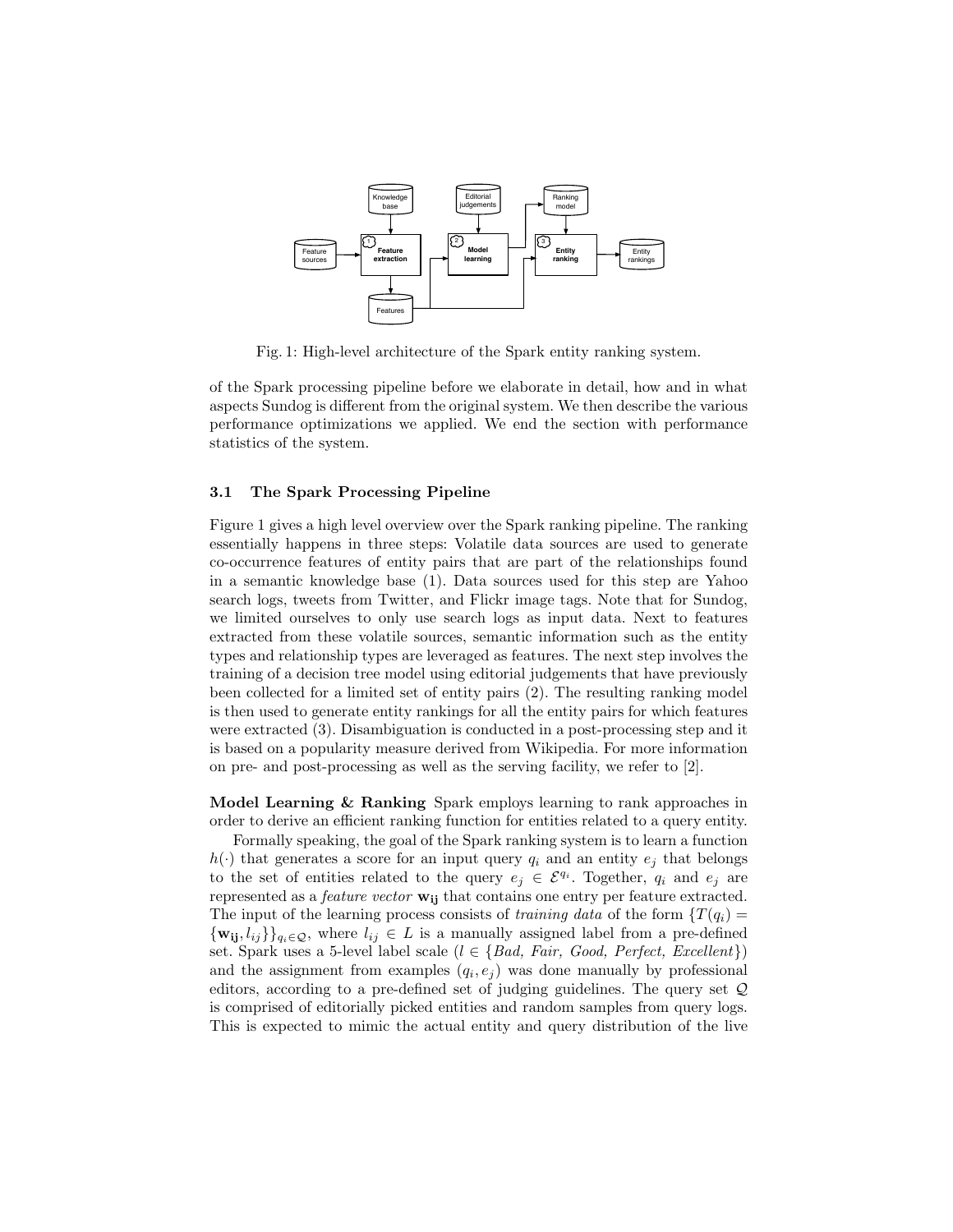system. The training set might also contain *preference* data, that is, labels that indicate that an entity is preferred over another one for a particular query. The ranking function has to satisfy the set of preferences as much as possible and at the same time is has to match the label in the sense that a particular loss function is minimized, for instance square loss  $\frac{1}{|Q|} \sum_{q_i \in Q}$  $\frac{1}{|E^{q_i}|}\sum_{e_j\in E^{q_i}}(l_{ij}-h(\mathbf{w_{ij}}))^2$ , for a set of test examples.

Similarly to [27], Spark uses Stochastic Gradient Boosted Decision Trees (GBDT) for ranking entities to queries [12, 13]. GBRank is a variant of GBDT that is able to incorporate both label information and pairwise preference information into the learning process [25] and is the function of choice we adopted for ranking in Spark. The system was trained using ∼30K editorially labelled pairs and ten fold cross-validation. Each time a model is learned the system sweeps over a number of parameters (learning rate, number of trees and nodes, etc.) and decides on their final value by optimizing for normalized discounted cumulative gain (NDCG).

The features included in the system comprise a mixture of *co-occurrence fea*tures and graph-based features. Co-occurrence features compute several statistics on mentions of pairs of entities appearing together in the data sources (conditional and joint probabilities, Kullback-Leibler divergence, mutual entropy, etc.). Other features include the types of entities and types of their relationships. In contrast to Spark, Sundog does not currently include graph-based features such as PageRank or the number of shared vertices (common neighbors) between two entities. It does, however, create features using various linear combinations of the features mentioned before as well as make use of the semantic features (type annotations). For a detailed description of these features we refer to [2].

#### 3.2 The Sundog System

In this section we present the implementation details of the Sundog system. First, we describe the programming framework used to build the system. Next, we describe Sundog itself, before presenting a series of optimizations that were implemented to achieve the necessary performance.

**Storm & Trident** Sundog was implemented using the  $Storm<sup>4</sup>$  realtime computation framework. Storm is best described as the Hadoop MapReduce for stream processing. Similar to MapReduce, data is partitioned, distributed amongst, and processed by multiple compute nodes concurrently. A Storm application—a topology—is a directed graph consisting of spout and bolt nodes.

Trident is a higher level programming framework that is part of the Storm distribution. Trident offers higher level concepts such as aggregates, joins, merges, state queries, functions, filters, and methods for state handling. As the Sundog system relies heavily on the computation of state in the form of feature statistics that have to be computed continuously, we chose to use Trident for the implementation. In Trident, tuples are processed and accounted in mini-batches, offering consistency guarantees on a per-batch basis.

<sup>4</sup> http://storm-project.net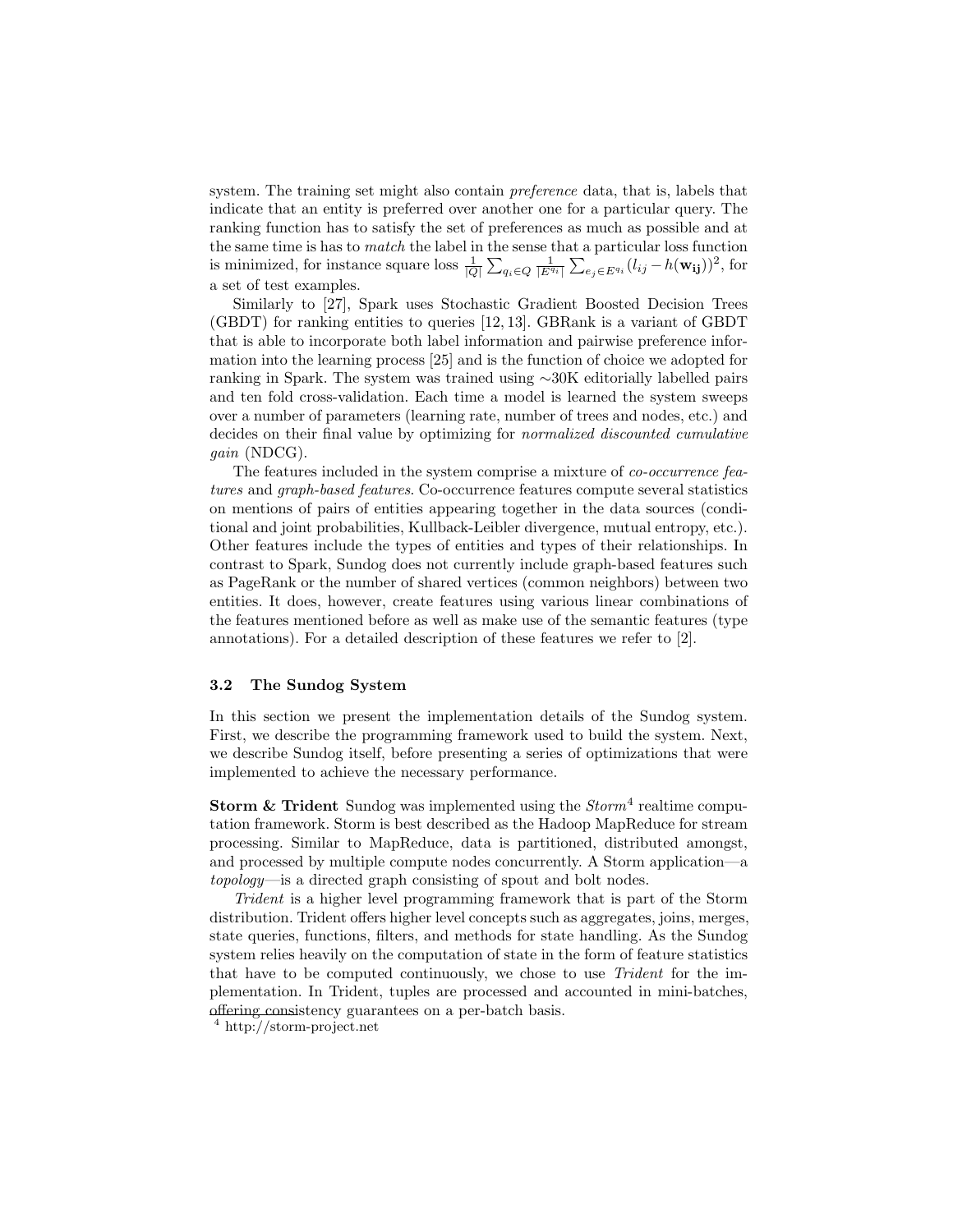

Fig. 2: The Sundog topology.

Topology Design The topology of Sundog can be roughly divided into three phases as depicted in Figure 2. Please note that for the sake of clarity, we show less nodes in the schematic depiction than the actual topology has. Each phase has to fully finish processing, before the next phase can start. For example, before we can compute the probability features of one mini-batch in phase 2, we first have compute the counter values for that mini-batch in phase 1. In the following paragraphs we are going to explain each of these phases in more detail.

In the first phase, query log data is read from the Hadoop Distributed Filesystem (HDFS). For the sake of reproducibility of our experiments and because we needed to be able to process historic log data, we chose to read from HDFS, rather than reading from a volatile message queue. We then filter out all search queries that do not contain at least one known entity name. The basis for this filtering is the same knowledge base (KB) that is used in the Spark system. For the experiments in this paper, we relied on the KB that was in production when we ran our experiments. From this reduced data stream, we already count certain events such as the number of distinct users or the number of search events. For other counters, we first have to build entity pairs from the query terms in a series of preprocessing steps (PPS1-3). We count the number of search events and unique users overall (for each entity pair and for each entity). As most of these counters count events and unique users per entity or entity pairs, the relevant data can readily be partitioned and the computation therefore run in parallel on multiple compute nodes. Some counters, however, have a global character and their value has to be aggregated across all data partitions. Their values are stored in an external distributed key-value store (DKVS1) to enable access from all compute tasks in later phases of the processing pipeline. The second phase consists of computing the actual feature values from the counter values (FC1-7). In the final phase (phase 3), the computed features are merged together and complemented with semi-static features that are read from a table in the distributed key-value store (DKVS2 in Figure 2). Semi-static features are features that do not change often, or not at all. For example the semantic type of an entity or a relationship between two entities is assumed to be mostly static. After all features have been merged together, a score is computed for each entity pair using a GBDT model. Both, the feature values and the final scores are written back to HDFS (HDFS2 and HDFS3 in Figure 2).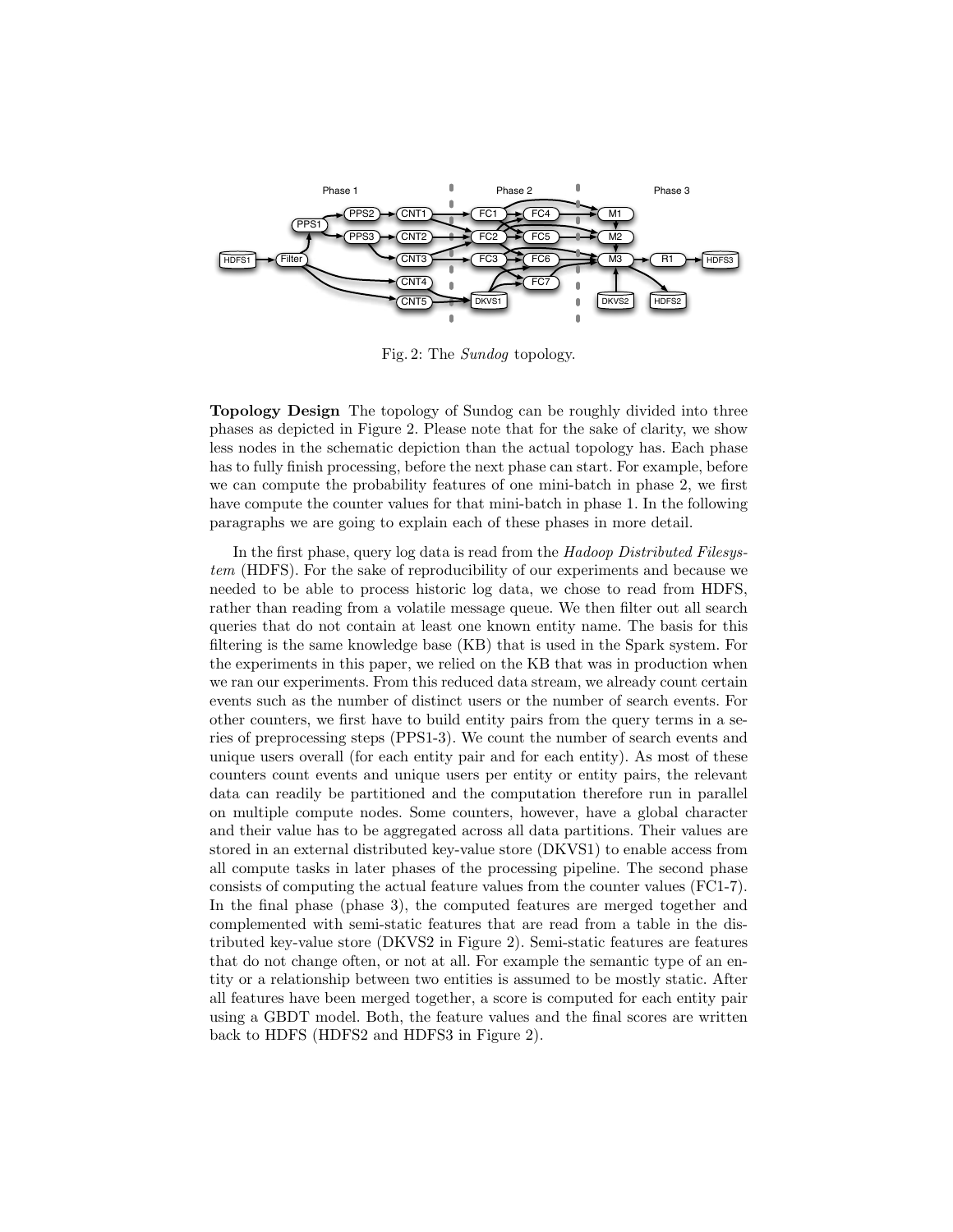Optimizations A major difference between a Storm topology and a MapReducebased data pipeline is that while between every MapReduce job data necessarily needs to be written to and read from disk. Storm does not have this requirement. Tuples can pass between bolt instances without ever being written to disk. As long as there is enough memory, state can be kept in memory for fast access. In its current implementation, Sundog only stores two counter values persistently in an external storage. All other information is kept in memory. For this reason, we implemented several optimizations that reduce the memory footprint and the network traffic incurred by the system. In this section, we list the most important ones.

HyperLogLog For some of the features, we need the number of unique users that searched for a given entity or a pair of entities. These counts are necessary to reduce the impact any single user can have on the ranking of an entity. For example, a fan of a football team may search for the name of his team very often together with the names of several other related entities. Normalizing with the number of unique users (rather than the number of search events) reduces the impact that any single search user has on the ranking.

The naïve way of counting uniques is to create a hash-set for each entity and entity pair – the values we want to count uniques for. For every search event, we could then add the user identifier to the hash-sets of the corresponding entity or entity pair. As hash-sets prevent duplicates from being stored, the size of the hash-set automatically represents the number of unique users that searched for a given entity or entity pair. The disadvantage of this method is, that we need one hash-set for every entity and entity pair and store the user identifiers of each user who searched for the given entity/entity pair. This has a worst case space complexity of  $(e + ep) * u$ , where e is the number of entities, ep is the number of entity pairs, and  $u$  is the number of users. With millions of users and millions of entity pairs, this number can become prohibitively large. To circumvent this, we used an implementation of the *HyperLogLog* algorithm proposed by Flajolet et al. [11]. More specifically, we used the *stream-lib*<sup>5</sup> library for approximate counting. The fact that approximate counting - or cardinality estimation - does not provide us with exact counts, should not have a great impact on our results, as we normalize all values with the same "imprecise" counts for unique users. For the experiments presented in this paper, we chose a relative standard deviation of  $1\%$  as the target accuracy for the *HyperLogLog* estimator.

Dictionary Encoding & Bloom Filters As we only have to work with a limited set of entity and relationship types, we use dictionaries to encode both of these values. The compressed dictionary file is so small, that we were able to include it in the jar file deployed on the servers to make it available on all machines.

As described in Section 3.2 the information about semi-static features is stored in a distributed key-value store. The data in this database is also used

<sup>5</sup> https://github.com/addthis/stream-lib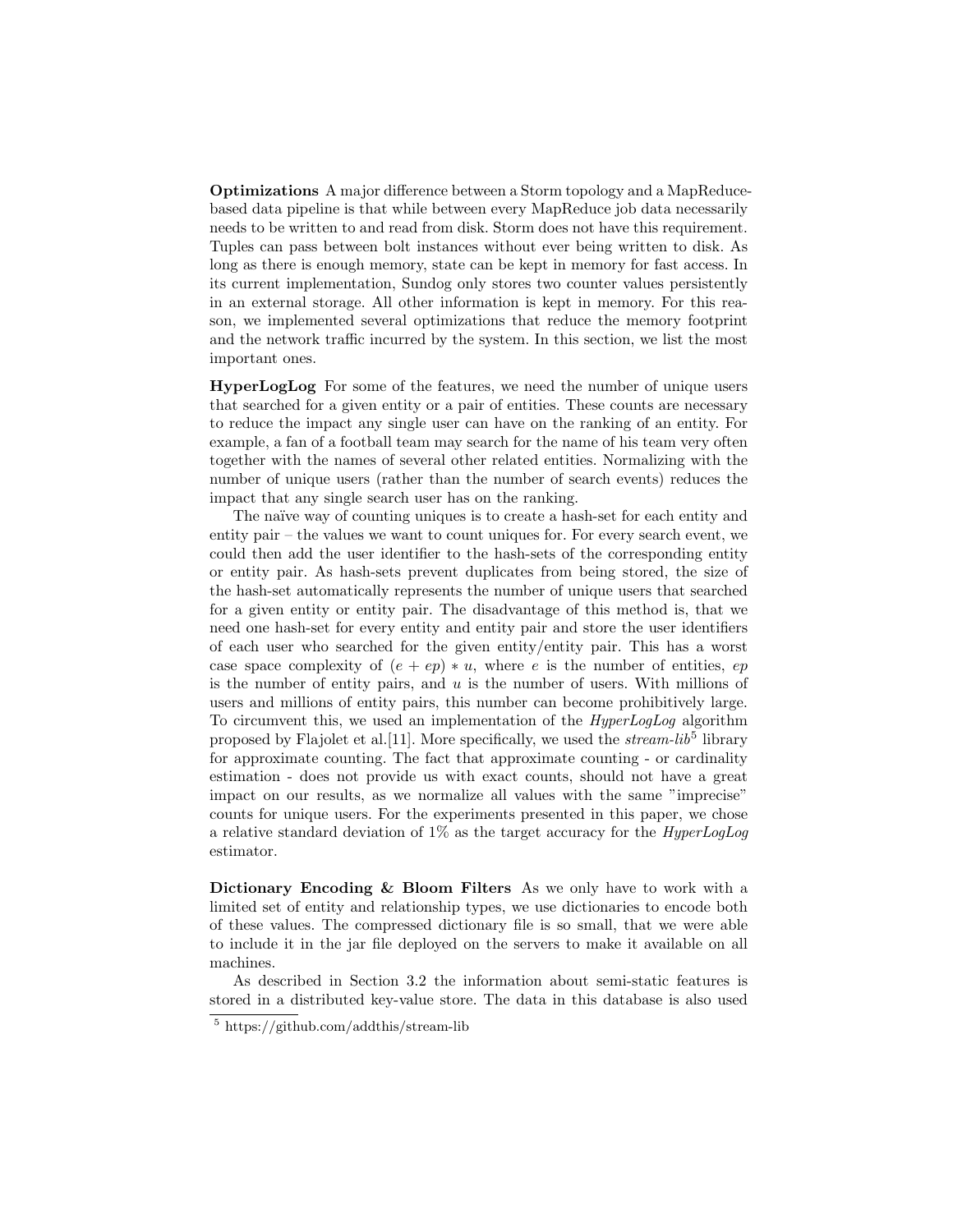to filter invalid entity pairs early in the processing pipeline. This ensures that we do not compute feature values for entity pairs that eventually turn out to be invalid. For example the pair "Brad Pitt - Zurich, Switzerland" may be found in the search logs, because a user searched for these two entities in the same search query. However, the KB may not contain a relationship entry for the two entities "Brad Pitt" and "Zurich, Switzerland". In fact, the vast majority of potential entity pairs are invalid as there are certain geographical locations that have names that (after the text normalization process) are lexicographically equivalent to some words in the English dictionary. For example, there are several villages in Norway with the name  $\mathbb{A}^n$ . This leads to many candidate entity pairs between "a" and other entities that have no semantic relationship with each other. In order to filter these, we need to check against the KB. To reduce the number of requests to the KB, and hence the number of network requests in the process, we use Bloom filters [4]. For the experiments presented in this paper, we added all entity relations in the KB into a Bloom filter. The resulting data structure is included in the application deployment.

#### 3.3 Runtime Characteristics & Performance

There are many factors that influence the performance of a distributed system. For the sake of reproducibility, it may be of interest to the reader to learn more about the setup of our cluster and the configuration parameters that we used for the evaluation of Sundog. For this reason, we present the setup of our system in this section by first describing the general setup of the Storm cluster, before giving some insight into how we configured our topology in order to get better performance out of the hardware that we were able to use.

Cluster Configuration We ran our evaluations on a cluster of machines that are connected to a 1 Gbit/s network, each having 24 2.2GHz cores and 96GB of RAM. The service that starts and stops Storm worker instances is called the  $su$ pervisor service. There is one supervisor per machine in the cluster. All supervisors are centrally managed by a master server, the nimbus node. Communication between the nimbus service and the supervisors happens over a  $Zookeeper^6$  cluster. The nimbus server schedules work among the available supervisor nodes. For our experiments, we were given exclusive access to 40 machines. We configured Storm to start 8 worker instances (JVMs) per supervisor, each having 12GB of RAM.

Job Configuration & Performance Table 1 lists setup parameters we used to configure Storm and Trident: We ran our experiments on 40 supervisors, each having 8 workers which resulted in 320 workers in total. These workers were executing 2449 task instances, of which 40 were spout instances and 2087 were regular bolt instances. The remaining bolt instances are acker-instances or Trident coordinator bolts. We ran one spout instance for each machine. Each of

<sup>6</sup> http://zookeeper.apache.org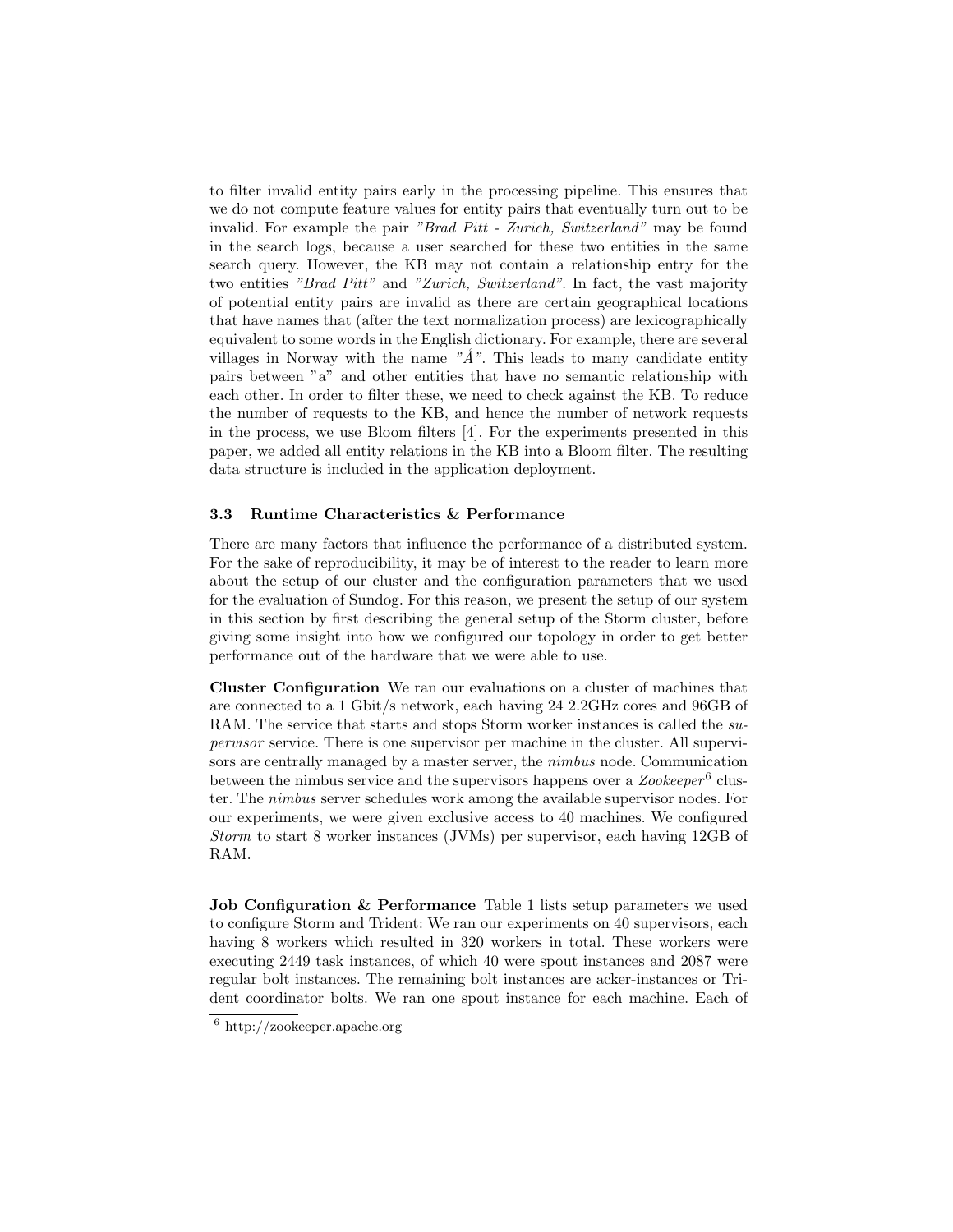these read and emitted 100,000 log lines per batch. One batch took on average 40 seconds to complete, which means that the system ingested about 100,000 log lines per second. We found that neither increasing nor decreasing the batch-size led to increased throughput. Most likely a result of the bookkeeping overhead of Storm becoming proportionally more expensive with smaller batches, while larger batches just increased the processing time per batch. The system transferred about about 2.5 million messages per second within the topology. As running multiple batches concurrently did not yield higher throughput and only increased the chances for batches to time out, we always only processed one batch at a time. This led to the situation that we barely used all of the available resources, because, as mentioned in Section 3.2, certain parts of the computation need to wait for other parts to complete. This suggests that there may be further potential improvements in terms of resource utilization.

| Parameter                               | Value        |
|-----------------------------------------|--------------|
| Workers                                 | 320          |
| Spouts (Spout Tasks)                    | 1(40)        |
| Bolts (Bolt Tasks)                      | 30 (2087)    |
| <b>Total Task Instances</b>             | 2449         |
| Concurrent Batches                      |              |
| Batch Size (log lines)                  | 100'000      |
| Average Batch Time (Seconds)            | $\approx 40$ |
| Log Lines per Second                    | 100'000      |
| Transferred Messages per Second 2.5 mio |              |

Table 1: Sundog configuration parameters and performance numbers of a typical evaluation run.

While the underlying platforms of Sundog and Spark are vastly different and the performance indicators can therefore not easily be compared directly, it is interesting to note, that even though Spark is running on a cluster that has two orders of magnitude more machines, Sundog is still able to process comparable amounts of data in about  $\frac{3}{4}$  of the time used by Spark.

# 4 Evaluation

Sundog allows us to compute feature values and entity rankings in much less time compared to the old Spark system. This in turns enables us to use more recently collected data for the ranking process. Hence, we are interested in three things: First, we investigate the impact of data recency on the entity rankings. For this we are interested in measuring the quality of the rankings in terms of freshness and relevance. Secondly, we analyze if fresh rankings are more useful to users. Lastly, we evaluate how the amount and the age of data used to train the system impact performance.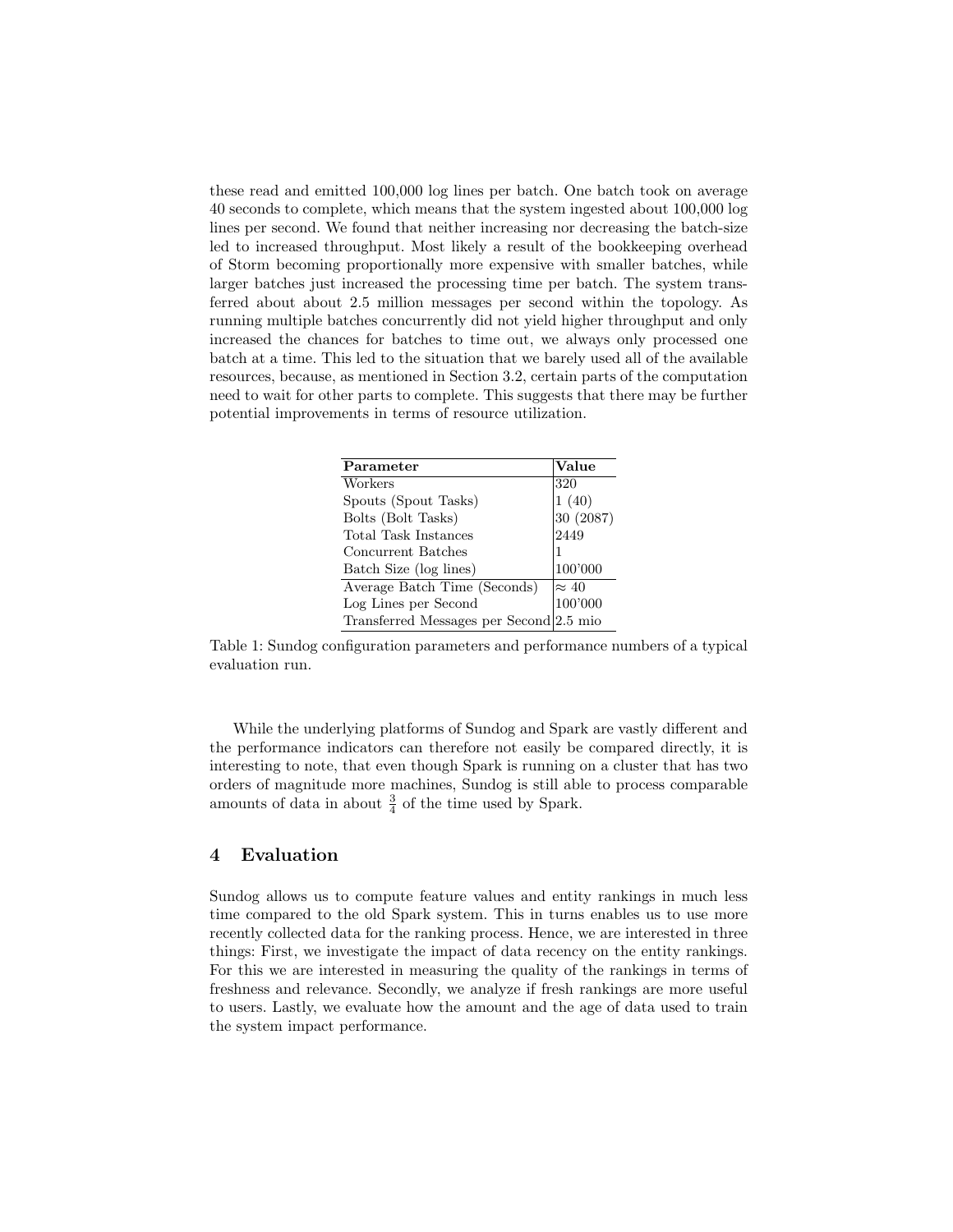#### 4.1 Experimental Setup

We evaluated the rankings that Sundog produces on four different days over the course of a week. We had human editors assess the rankings with regards to relevance and freshness on each day. In this section, we present the experimental setup of our evaluation. First, we describe the data sets that we collected, before we describe in detail how our editors assessed the generated rankings.

The Data For our experiments, we produced entity rankings using search log data of three time periods. For each time period we grouped the log files in sets of different sizes (windows). Each log file set  $s_i \in S$  has a window of size  $w_i$  and an end date  $d_i$ . The window size is inclusive. Hence, for a set  $s_i$  with a window size  $w_i = 7$  and end date  $d_i = 2014/01/12$ , the respective start date is defined as  $d_i - w_i + 1 = 2014/01/06$ . We differentiate between three different time periods or epochs, so three collections of old, recent, and new sets of log files. As we ran our experiments on 4 different days, the values for the new epoch changed. The end date for the new epoch is defined as:

$$
d_n \in \{2014/01/20, 2014/01/21, 2014/01/22, 2014/01/23\}
$$

For the recent and the old epoch we chose  $d_r = 2014/01/12$  and  $d_o = 2013/12/31$ , respectively, to simulate the situation in which the rankings would be used during a period of two to three weeks. For each period we compiled a data set of three different sizes  $w \in \{1, 7, 30\}$ . Table 2 lists the resulting data sets.

|            | Epoch   Window   Dates |                                                                 |
|------------|------------------------|-----------------------------------------------------------------|
| Old        |                        | $1 \text{ Day}$ 2013/12/31                                      |
|            | 7 Day                  | $ 2013/12/25 - 2013/12/31$                                      |
|            |                        | 30 Days $\left  \frac{2013}{12/2} - \frac{2013}{12/31} \right $ |
| Recent     | $ 1 \text{ Day}$       | 2014/1/12                                                       |
|            | 7 Day                  | $ 2014/1/6 - 2014/1/12 $                                        |
|            |                        | 30 Days $\frac{2013}{12}$ /14 - 2014/1/12                       |
| <b>New</b> | 1 Day                  | 2014/1/2023                                                     |
|            | 7 Day                  | $ 2014/1/1417-2014/1/2023 $                                     |
|            |                        | $ 30 \text{ Days} 2013/12/2225 - 2014/1/2023$                   |
|            |                        | Table 2: Data sets collected for the evaluation.                |

For each of the data sets we first had Sundog generate the feature values which are stored in files. We then used these feature files to train *Gradient* Boosted Decision Tree (GBDT) models (see 3.1 for details). The resulting models were then used to generate the entity rankings, again stored in files. For each feature file and its corresponding model, we generated one ranking file. In addition, to test the performance of a model that has been generated with an old feature file on freshly generated feature values, we also generated some ranking files using models trained on old data and feature files extracted from new search log data. Note that for all rankings where we used models trained with historic data, we only scored the feature files on models of the corresponding window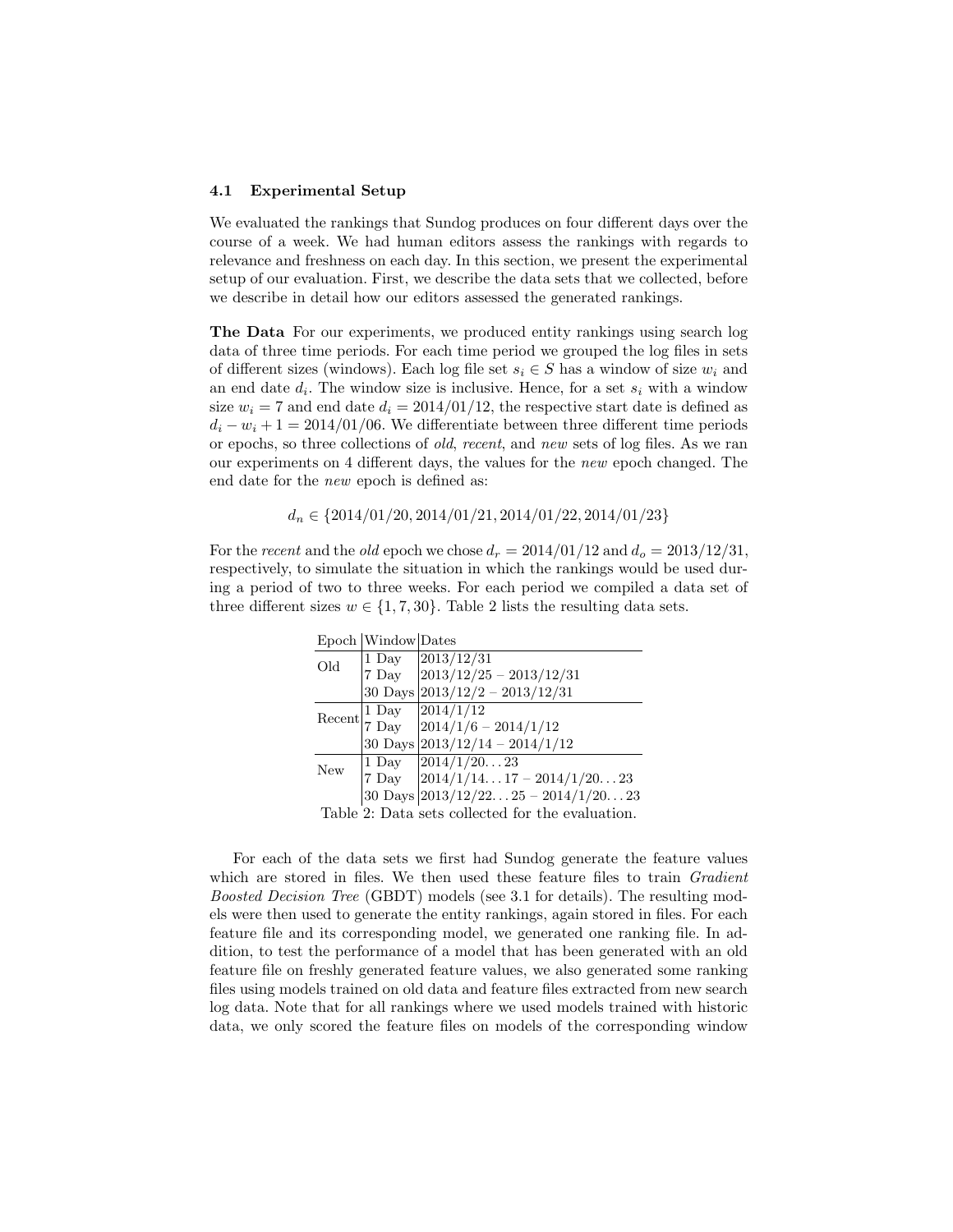size, as the feature values in the feature files would otherwise be incompatible with the models.

The resulting ranking files contained a ranking score for each entity pair that at least one user searched for within the corresponding time window. As the number of such rankings can be quite large, we restricted ourselves to evaluate only a subset of all pairs. As we are mostly interested in evaluating for freshness, we selected the top-60 of all queries that matched the label of entities in the KB. This ensured, (i) that we only select queries for which related entities would actually be shown on the search page, and, as the entities in question were "trending", (ii) increased the likelihood that recency would be a factor for the relationships. We then took all entity pairs that we could find from all 15 ranking files for that day and pooled the query-entity pairs. With at most 10 related entities on the result page, this yielded a pool of at most  $60 \times 15 = 900$  entity pairs per day - which was the upper limit of entity pairs that our human editors could evaluate in respect to relevance and freshness in a day. Table 4 lists the exact numbers of query-pairs for each day.

Editorial Judgement We asked a group of expert search editors working for Yahoo to judge entity pairs in terms of relevance and freshness. Table 3 lists the categories from which the editors could select. The editors were trained and instructed to judge each relationship from the viewpoint of "today". We asked the editors to research the relationships which they did not know about, in order to provide a well founded judgment.

|                                            | Recency Categories           | Relevancy Categories               |                                            |  |
|--------------------------------------------|------------------------------|------------------------------------|--------------------------------------------|--|
| Super Recent                               | Is current today or          | Super Related                      | Most interesting fac-                      |  |
|                                            | vesterday                    |                                    | tual relationship<br>Related in a mean-    |  |
| Very Recent                                | Was current the past week    | Closely Related                    |                                            |  |
|                                            |                              |                                    | ingful or useful way<br>little off,<br>but |  |
| Recent                                     | Relevant in the past year    | Mostly Related                     |                                            |  |
| A bit old, but still popular<br>Reasonable | Somewhat                     | makes sense<br>Not a meaningful or |                                            |  |
|                                            |                              | Related                            | useful suggestion                          |  |
| Outdated                                   | There are better connections | Embarrassing                       | Does not make sense                        |  |
| NA or NJ                                   | Freshness is not a factor    | N/J                                | No judgement possible                      |  |

Table 3: Available recency and relevance categories and their description.

| Date       |      |    | Pairs Super-Recent Super-Related |
|------------|------|----|----------------------------------|
| 2014/01/20 | 819  | 57 | 290                              |
| 2014/01/21 | 696  | 34 | 184                              |
| 2014/01/22 | 865  | 54 | 171                              |
| 2014/01/23 | -785 | 34 | 196                              |

Table 4: The number of query pairs evaluated on each day with the corresponding number of pairs that were judged *Super-Recent* or *Super-Related*, respectively.

We measure the performance on both *relevance* and *freshness* using standard metrics such as normalized discounted cumulative gain (NDCG), precision, and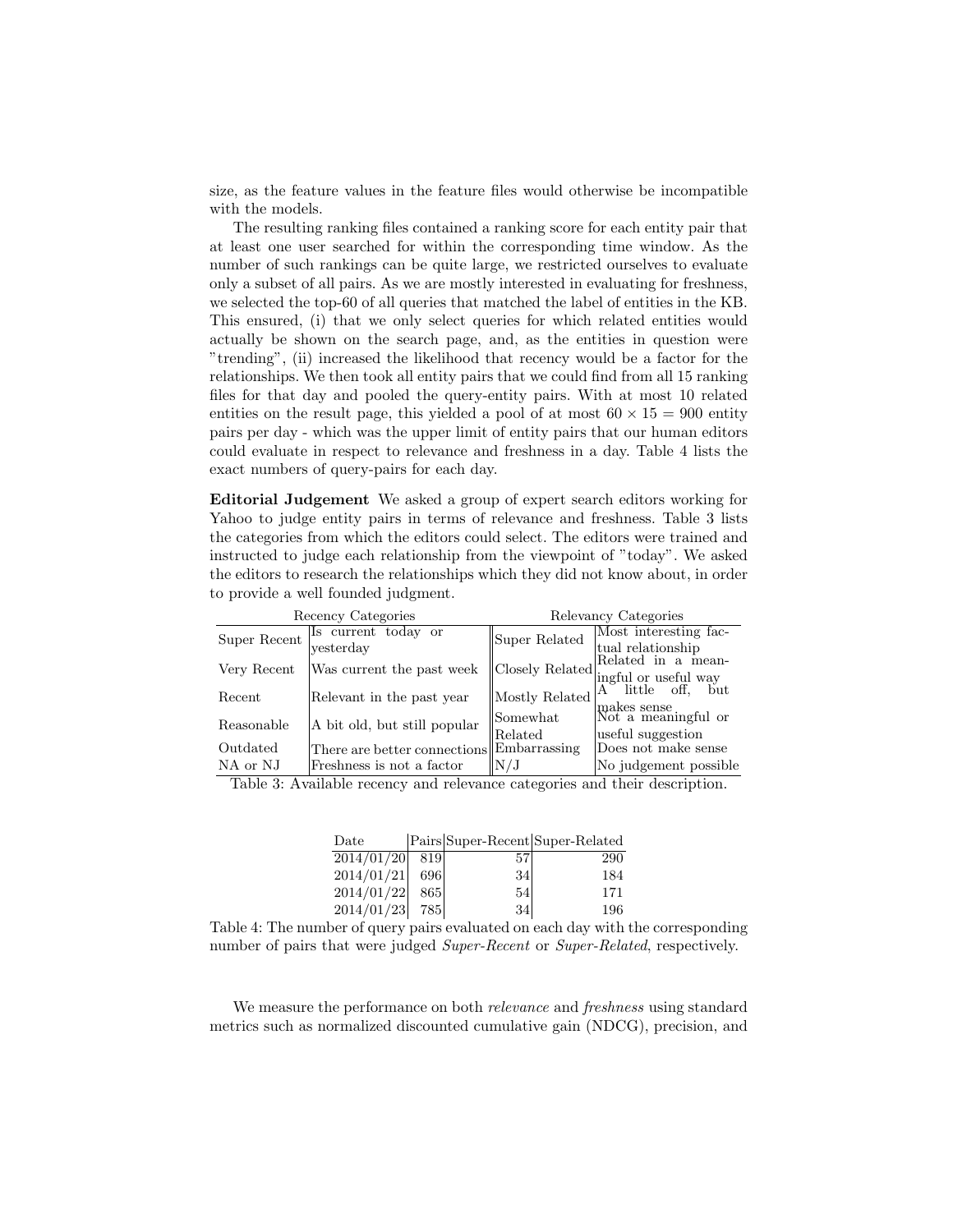mean average precision (MAP). Given that we are considering freshness as a discrete, graded variable we report on the same metrics as relevance, but using the editorial labels for recency.

#### 4.2 Results & Discussion

Fresh Data Is Better In Figure 3 we present our findings on the impact of data freshness on relevance and freshness scores: In the two charts in the upper row we plotted the NDCG scores using the top-10 and the top-5 results. We chose top-10, because Spark always shows the top-10 ranked related entities. Sundog may not be able to always find 10 related entities. This has several reasons: Firstly, Sundog only uses one of the four data sources that Spark uses. Secondly, while Spark uses default values for all features and entity pairs that could not be found in the data, Sundog only computes features values, and hence rankings, for entity pairs that we were able to find in the data. As we are currently mostly interested in freshness of relationships it makes sense not to include relationships that were not of any importance to our users during the time we collected the data. For this reason, Figure 3 also shows the NDCG values for the top-5 ranked entities.

It is apparent, that for sufficiently large time windows, new data always produces entity-rankings that are both fresher and also more relevant in general. If the data only contains log data from a single day, we see that while the data that was collected most recently still consistently produces superior rankings, the difference between the rankings of the recent data compared to the old data is negative. Looking at the numbers in Table 5a we can see a similar picture: Using window sizes of 7 and more days, we observe a significant improvement in terms of freshness when using more recent data.

|               |  | Old Recent | New                                                                                                                                                                                |  |
|---------------|--|------------|------------------------------------------------------------------------------------------------------------------------------------------------------------------------------------|--|
|               |  |            |                                                                                                                                                                                    |  |
|               |  |            | $\begin{array}{r l l} \hline 1& 0.3600& 0.3446&(-4.20\%) & 0.3868^* & (+11.13\%) \\ \hline 7& 0.3945& 0.4317^* & (+9.44\%) & 0.4870^{* \dagger} & (+24.38\%) \\\hline \end{array}$ |  |
|               |  |            | $30 0.4569 0.4994* (+9.30\%) 0.5335*^{\dagger} (+16.75\%)$                                                                                                                         |  |
| (a) Freshness |  |            |                                                                                                                                                                                    |  |

|  | Old Recent                                             | <b>New</b> |
|--|--------------------------------------------------------|------------|
|  | $1 0.4499 0.4522(+0.66\%) 0.4958^{\dagger} (+10.20\%)$ |            |
|  | 7 $ 0.5107 0.5913^*$ (+15.80%) $ 0.6123^*$ (+19.90%)   |            |
|  | $30 0.6041 0.6588* (+7.71\%)  0.6589* (+9.05\%)$       |            |

(b) Relevance

Table 5: NDCG-10 improvements reported over old baseline. \* indicates a significant improvement over *old*, and <sup>†</sup> over recent (p-value  $\lt$  0.05, paired two-sided t-test). Values for new are averaged over all four days.

In the graphs in the lower row of Figure 3, we compare the relevance and freshness measured using several metrics such as precision (P), MAP, and NDCG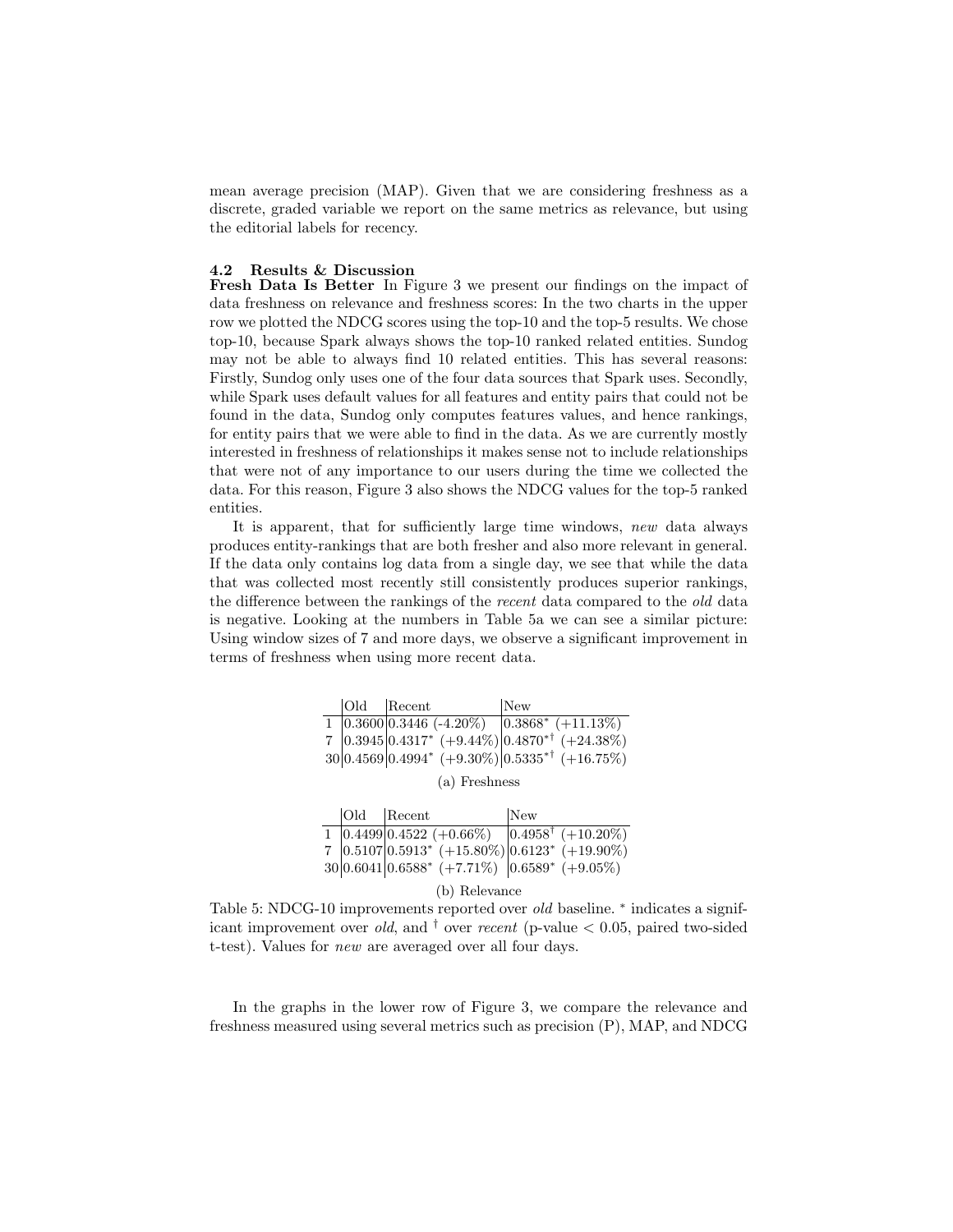using a cutoff of 5 and 10, respectively. These charts confirm that our hypothesis also holds for this analysis: Rankings produced from new data score higher than rankings produced from historic data.



Fig. 3: Top: NDCG for the top 10/5 ranked entities for freshness and relevance Bottom: Comparing several metrics for freshness and relevance for a 30 day window

|              | $\frac{p(NotRel. \cdot)}{p(Rel. \cdot)}$ |      |              | $ p(\cdot NotRel.) p(\cdot Rel.) )$ |      |
|--------------|------------------------------------------|------|--------------|-------------------------------------|------|
| Super Recent | 0.15                                     | 0.85 | Super Recent | 0.02                                | 0.11 |
| Very Recent  | 0.21                                     | 0.79 | Very Recent  | 0.05                                | 0.14 |
| Recent       | 0.50                                     | 0.50 | Recent       | 0.23                                | 0.17 |
| Reasonable   | 0.31                                     | 0.69 | Reasonable   | 0.14                                | 0.25 |
| Outdated     | 0.57                                     | 0.43 | Outdated     | 0.52                                | 0.41 |
| NA or NJ     | 0.45                                     | 0.55 | NA or NJ     | 0.05                                | 0.03 |
|              | (a) Relevance                            |      |              | b) Freshness                        |      |

Table 6: Distribution of recency across freshness and relevance values. "Super Related" and "Closely Related" collapsed into "Relevant" (Rel./Not Rel.).

Fresh is Relevant Table 6a shows the probabilities of different freshness labels conditioned to observing relevance and non-relevance, respectively. Relevance labels have been collapsed in the table, this is, we deemed the labels Super Related and Closely Related as relevant and all other labels as not-relevant. The results suggest that freshness is a good indicator for relevance for the Super Recent and Very Recent categories. On the other hand, looking at Table 6b, we observe that relevance is not a good indicator for freshness. Intuitively this makes sense as it seems logical to assume that there are many more relationships between entities that may, although being relevant, not be of immediate importance in terms of recency. Overall, Pearson's correlation coefficient between labels is 0.28, which indicates that there is only a slight correlation between them.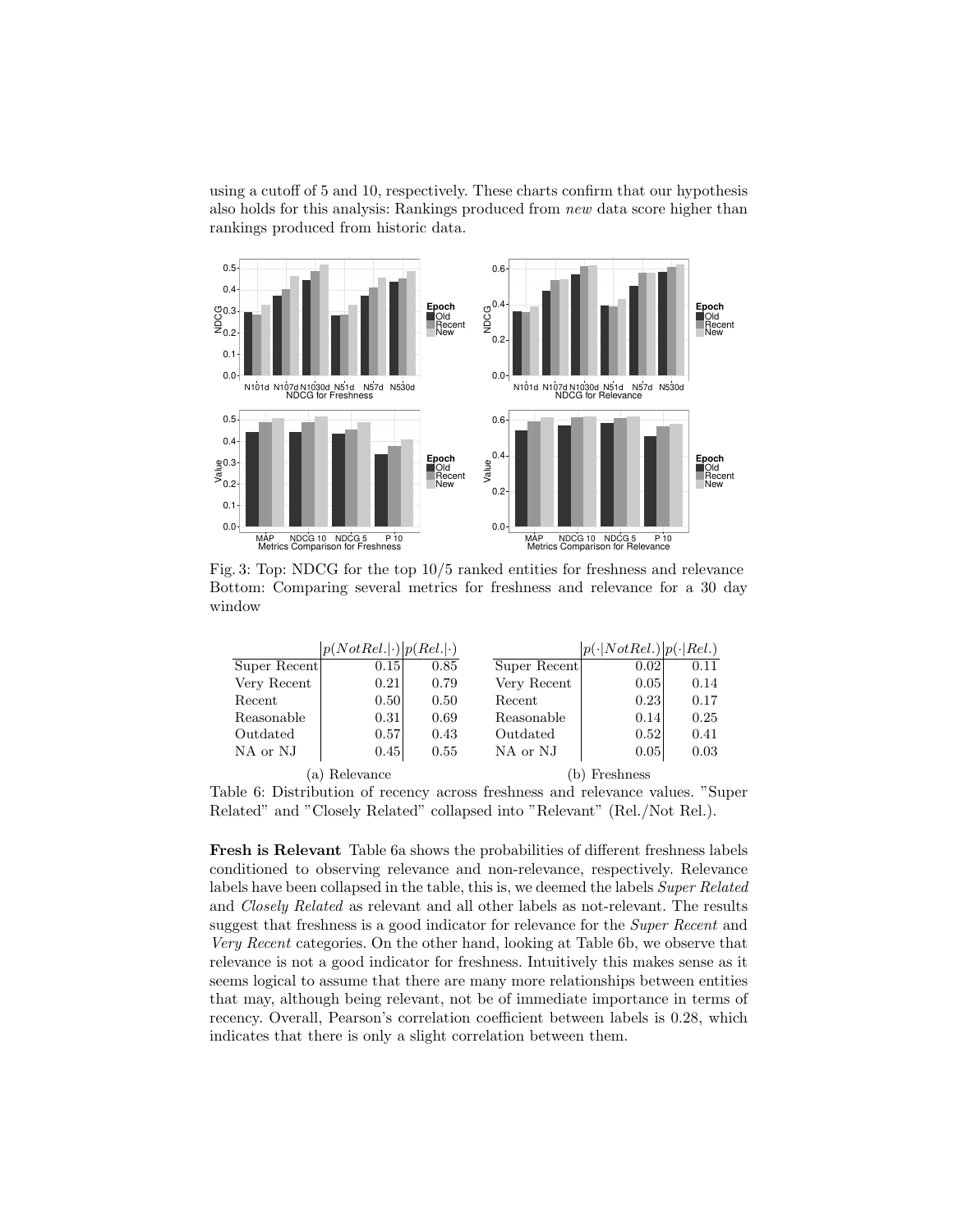More Data Is Better In all but one cases, having more data available to generate the rankings resulted in better performance in terms of relevance (topright in Figure 3). Looking at the freshness evaluation, we observe a similar behavior (top-left in Figure 3) with the exception of the NDCG values computed using new data for the 7-day window, that for both, the top-10 and the top-5 ranks scored higher than the corresponding NDCG values for the 30-day window computed using "old" data. While this observation is consistent with the machine learning literature, it also shows that data that is more fresh can compensate in situations where only very little historic data can be collected.

Performant Recent Models In order to asses how well the GDBT models we employed generalize for unknown data, we used models of varying age to rank feature data generated from the most recent log data. The results of this comparison are shown in Figure 4: Using 20 day old data to train the models (Model Epoch = Old) yields worst performance for both freshness and relevance for all time windows, which suggests that the age of a trained model has an impact on performance. Comparing the performance achieved when using 10 day old (Model Epoch = recent) and current (Model Epoch = new) data, however, we can see that freshly trained models do not necessarily deliver better performance. This suggests, that while fresh data is important for ranking entities, the training of models is less time critical.



Fig. 4: Comparing the effect of the model age on freshness (left) and relevance (right). NDCG values obtained by applying new feature values on models of varying age.

# 5 Conclusions & Future Work

We presented an evaluation of Sundog, a system for ranking relationships between entities on the web using a stream processing framework. Sundog is able to ingest large quantities of data at high rates (orders of magnitude more than a legacy batch-based system) and thus allows for adapting ranking into a live setting, where the ordering of elements (entities) displayed to the user might change with small time delays. This can be accomplished by inspecting relevance signals coming from query logs and updating feature values on the fly.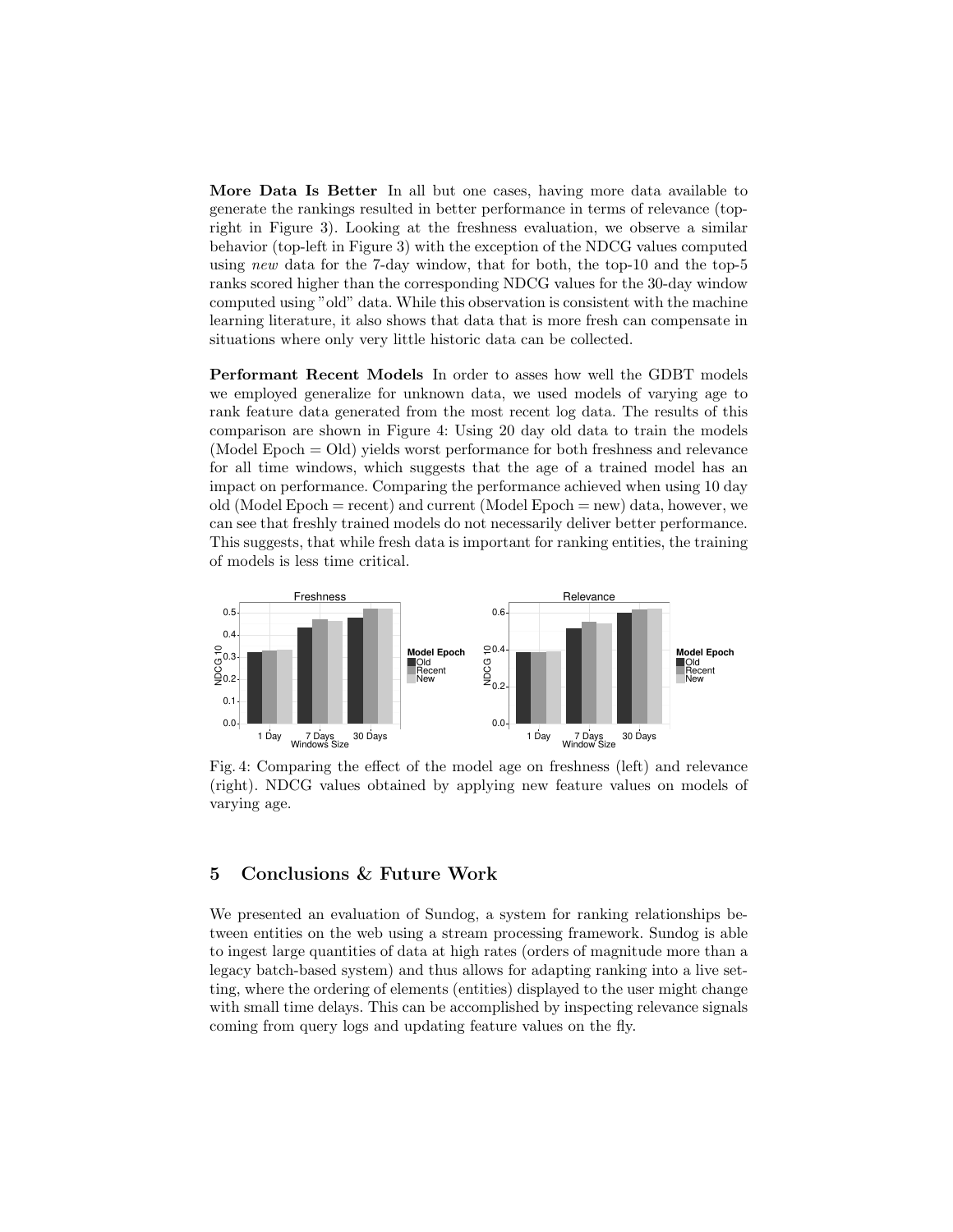This architecture enabled us to investigate the tradeoff between data recency and relevance in a live setting, where rankings can change every day. We ran live experiments on four different days using real queries, generating rankings that were evaluated by professional human editors with regards to their relevance and recency. We trained different models, using old, recent and new data and reported their performance. It is apparent, that for sufficiently large time windows, new data always produces entity-rankings that are both, more fresh and also more relevant, with improvements reaching up to 24% in NDCG. We observed, that recency of input data can even compensate for reduced amounts of data, which is traditionally thought of as being a primary factor for the performance of machine learning models. Additionally, the ranking models we deployed are robust enough to be able to generalize well 10 days after they have been trained, even when feature values for query-entity pairs have changed over time. This suggests that while being able to process recent data is crucial, realtime re-learning does not impact performance as much (if at all).

While the source code of the system as well as the search log data used in the study are proprietary to Yahoo or cannot be released to the public for privacy reasons, we do provide a detailed description of the system and the data, which does allow for reproducibility of our results. For example, similar data sets that could be used are tweets from Twitter or image tags from Flickr. In addition, Sundog is built using open source software, e.g. Apache Storm.

In future work, we will explore adaptions to the ranking model in more depth and also investigate, how freshness and relevance can be combined into one objective function. Currently, the models are learned by trying to maximize the relevance score. While recency and relevance are not necessarily two orthogonal performance characteristics, they can differ. The way in which one could combine these two aspects is not clear, yet. This, as well as an investigation of techniques with which recency and relevance can be independently measured without trained editors, remains future work. Additionally, we are interested in equipping the system with an online learner in order to make use of user feedback information (clicks) in real time. Finally, additional work on recency features is also necessary in order for the ranking models to be able to capture time dependent characteristics as for example concept shifts [23].

Acknowledgments We would like to thank B. Barla Cambazoglu, Alice Swanberg and her team, Derek Dagit, Dheeraj Kapur, Bobby Evans, Balaji Narayanan, and Karri Reddy for their invaluable support.

### References

- 1. Balog, K., Serdyukov, P., de Vries, A.P.: Overview of the trec 2011 entity track. In: Voorhees, E.M., Buckland, L.P. (eds.) TREC. National Institute of Standards and Technology (NIST) (2011)
- 2. Blanco, R., Cambazoglu, B.B., Mika, P., Torzec, N.: Entity Recommendations in Web Search. In: ISWC 2013 (2013)
- 3. Blanco, R., Halpin, H., Herzig, D.M., Mika, P., Pound, J., Thompson, H.S., Tran, T.: Repeatable and reliable semantic search evaluation. J. Web Sem. 21 (2013)